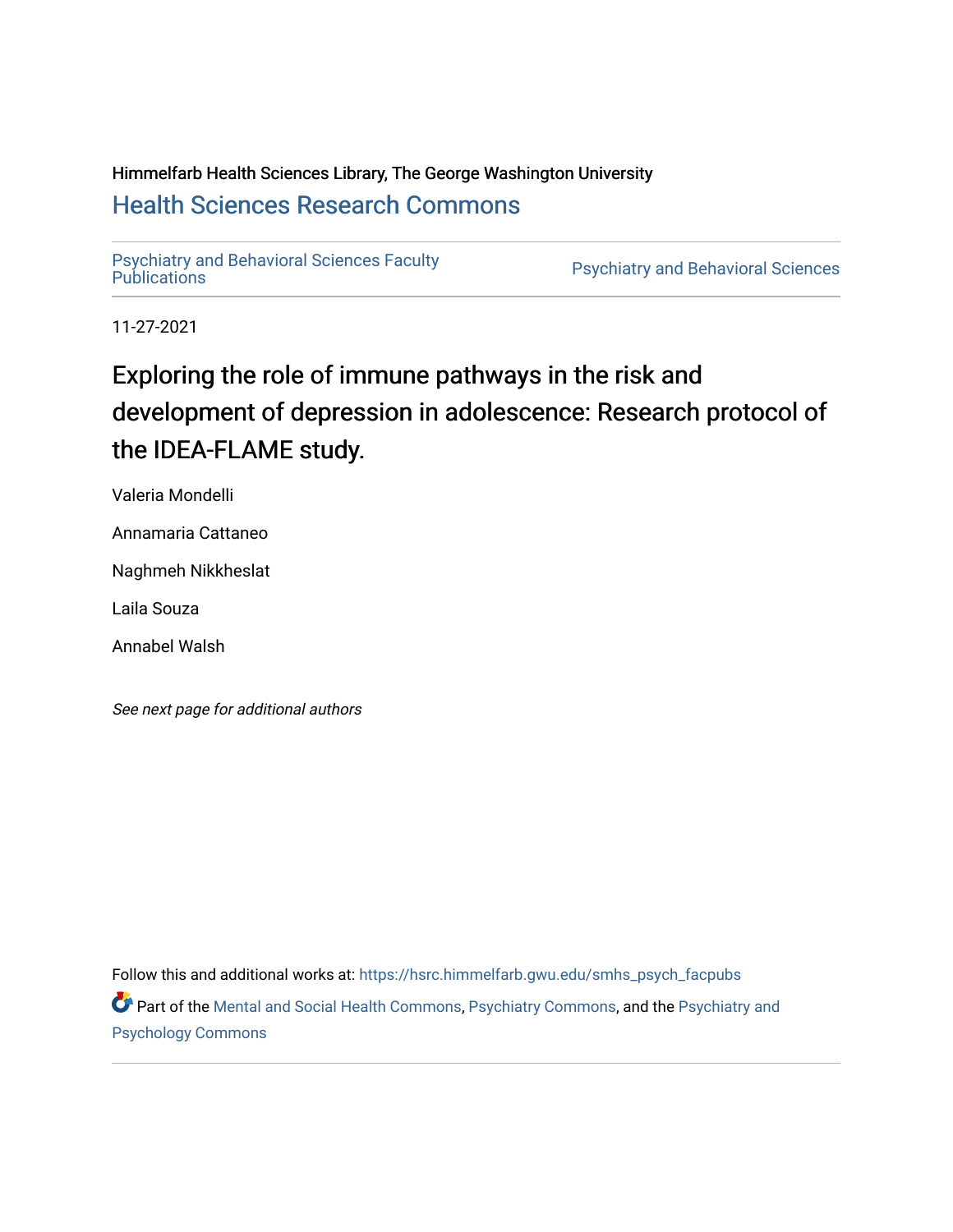### Authors

Valeria Mondelli, Annamaria Cattaneo, Naghmeh Nikkheslat, Laila Souza, Annabel Walsh, Zuzanna Zajkowska, Valentina Zonca, Moira Marizzoni, Helen L Fisher, Brandon A. Kohrt, Christian Kieling, and Paola Di Meglio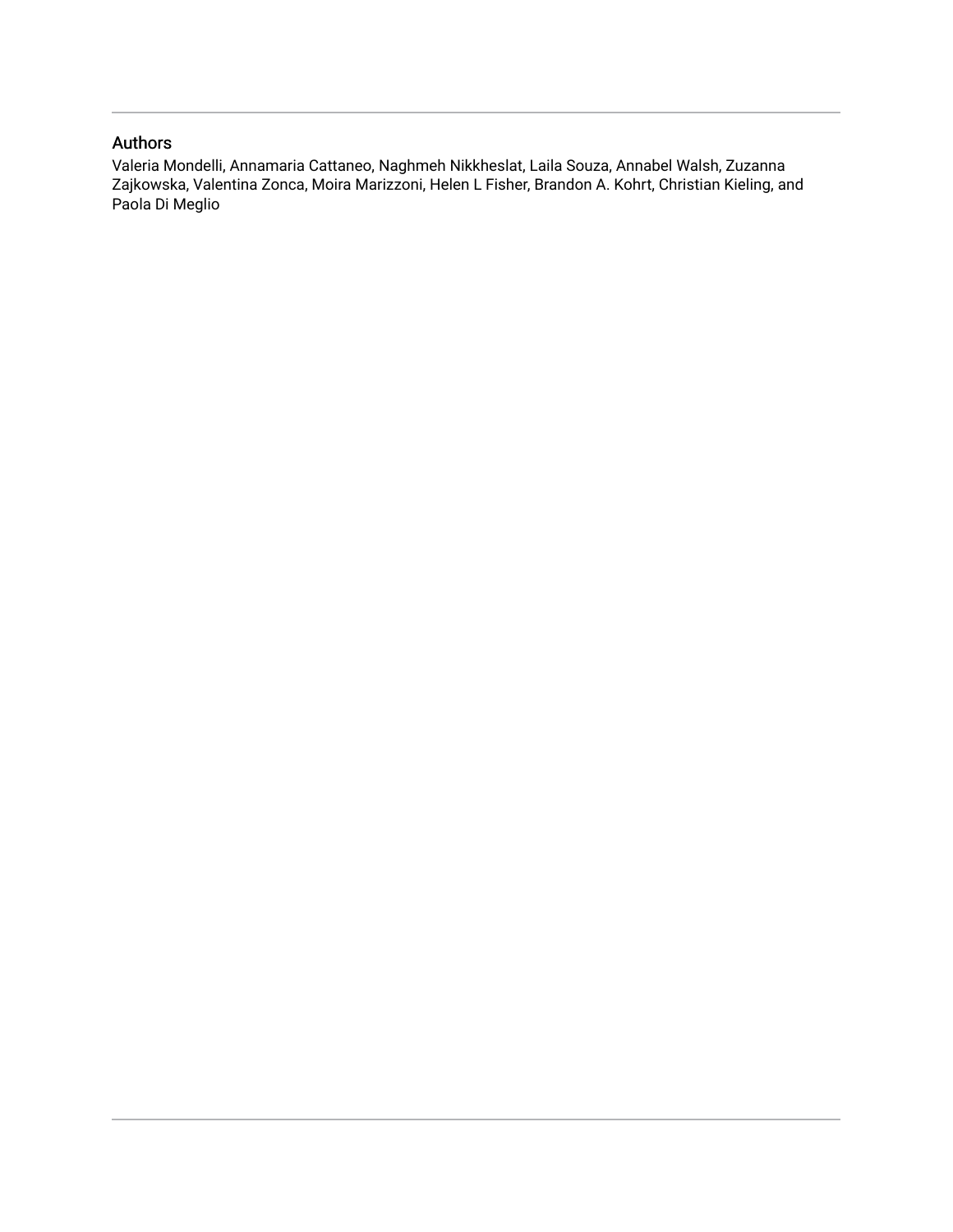

Contents lists available at [ScienceDirect](www.sciencedirect.com/science/journal/26663546)

## Brain, Behavior, & Immunity - Health



journal homepage: <www.editorialmanager.com/bbih/default.aspx>

Study Protocol

## Exploring the role of immune pathways in the risk and development of depression in adolescence: Research protocol of the IDEA-FLAME study

V[a](#page-2-0)leria Mondelli<sup>a, [b](#page-2-1), [\\*](#page-2-2)</sup>, Annamaria Cattaneo <sup>[c,](#page-2-3) [d](#page-2-4)</sup>, Naghm[e](#page-2-5)h Nikkheslat <sup>a</sup>, Laila Souza <sup>e</sup>, Ann[a](#page-2-0)bel Walsh <sup>a</sup>, Zuzanna Zajkowska <sup>a</sup>, Valentina Zonca <sup>a,[d](#page-2-4)</sup>, Moira Marizzoni <sup>d</sup>, Helen L. Fisher <sup>[f](#page-2-6), [g](#page-2-7)</sup>, Brandon A. Ko[h](#page-2-8)rt $^{\rm h}$ , Chr[i](#page-2-9)stian Kieling $^{\rm e,i}$  $^{\rm e,i}$  $^{\rm e,i}$ , Paola Di Meglio $^{\rm j,k}$  $^{\rm j,k}$  $^{\rm j,k}$  $^{\rm j,k}$  $^{\rm j,k}$ 

<span id="page-2-0"></span><sup>a</sup> King's College London, Department of Psychological Medicine, Institute of Psychiatry, Psychology, London, UK

<span id="page-2-1"></span>**b National Institute for Health Research Mental Health Biomedical Research Centre, South London and Maudsley NHS Foundation Trust and King's College London,** London, UK

<span id="page-2-3"></span> $^{\rm c}$  Department of Pharmacological and Biomolecular Sciences, University of Milan, Via Balzaretti 9, 20133, Milan, Italy

<span id="page-2-4"></span><sup>d</sup> Laboratory of Biological Psychiatry, IRCCS Istituto Centro San Giovanni di Dio Fatebenefratelli, Brescia, Italy

<span id="page-2-5"></span><sup>e</sup> Departamento de Psiquiatria, Universidade Federal do Rio Grande do Sul (UFRGS), Porto Alegre, Brazil

<span id="page-2-6"></span><sup>f</sup> King's College London, Social, Genetic & Developmental Psychiatry Centre, Institute of Psychiatry, Psychology & Neuroscience, London, UK

<span id="page-2-7"></span><sup>g</sup> ESRC Centre for Society and Mental Health, King's College London, London, UK

<span id="page-2-8"></span>h Division of Global Mental Health, Department of Psychiatry, School of Medicine and Health Sciences, The George Washington University, Washington, DC, USA

<span id="page-2-9"></span><sup>i</sup> Serviço de Psiquiatria da Infância e Adolescência, Hospital de Clínicas de Porto Alegre (HCPA), Porto Alegre, Brazil

<span id="page-2-10"></span><sup>j</sup> St John's Institute of Dermatology, King's College London, London, UK

<span id="page-2-11"></span><sup>k</sup> National Institute for Health Research Mental Health Biomedical Research Centre, Guy's and St Thomas' NHS Foundation Trust and King's College London, London, UK

#### ARTICLE INFO

Keywords: Depression Adolescence Cytokines RNAseq Flow cytometry Immune cells

ABSTRACT

Extensive research suggests a role for the innate immune system in the pathogenesis of depression, but most of the studies are conducted in adult populations, in high-income countries and mainly focus on the study of inflammatory proteins alone, which provides only a limited understanding of the immune pathways involved in the development of depression. The IDEA-FLAME study aims to identify immune phenotypes underlying increased risk of developing depression in adolescence in a middle-income country. To this end, we will perform deepimmunophenotyping of peripheral blood mononuclear cells and RNA genome-wide gene expression analyses in a longitudinal cohort of Brazilian adolescents stratified for depression risk. The project will involve the 3-year follow-up of an already recruited cohort of 150 Brazilian adolescents selected for risk/presence of depression on the basis of a composite risk score we developed using sociodemographic characteristics (50 adolescents with low-risk and 50 with high-risk of developing depression, and 50 adolescents with a current major depressive disorder). We will 1) test whether the risk group classification at baseline is associated with differences in immune cell frequency, phenotype and functional status, 2) test whether baseline immune markers (cytokines and immune cell markers) are associated with severity of depression at 3-year follow-up, and 3) identify changes in gene expression of immune pathways over the 3-year follow-up in adolescents with increased risk and presence of depression. Because of the exploratory nature of the study, the findings would need to be replicated in a separate and larger sample. Ultimately, this research will contribute to elucidating key immune therapeutic targets and inform the development of interventions to prevent onset of depression among adolescents.

#### 1. Introduction

Depression is a leading cause of disability in adolescents worldwide and is a major risk factor for suicide, the third most frequent cause of death in adolescents globally [\(Thapar et al., 2012](#page-7-0); [Ferrari et al., 2013\)](#page-7-1). For adolescents suffering with depression the benefits of currently available treatments are modest at best [\(Cipriani et al., 2016\)](#page-7-2) and large randomised controlled trials have failed to demonstrate the efficacy of

<https://doi.org/10.1016/j.bbih.2021.100396>

Received 14 October 2021; Received in revised form 23 November 2021; Accepted 23 November 2021 Available online 27 November 2021

2666-3546/© 2021 The Authors. Published by Elsevier Inc. This is an open access article under the CC BY license [\(http://creativecommons.org/licenses/by/4.0/](http://creativecommons.org/licenses/by/4.0/)).

<span id="page-2-2"></span><sup>\*</sup> Corresponding author. The Maurice Wohl Clinical Neuroscience Institute, Institute of Psychiatry, Psychology and Neuroscience, King's College London. Cutcombe Road, London, SE5 9RT, UK.

E-mail address: [valeria.mondelli@kcl.ac.uk](mailto:valeria.mondelli@kcl.ac.uk) (V. Mondelli).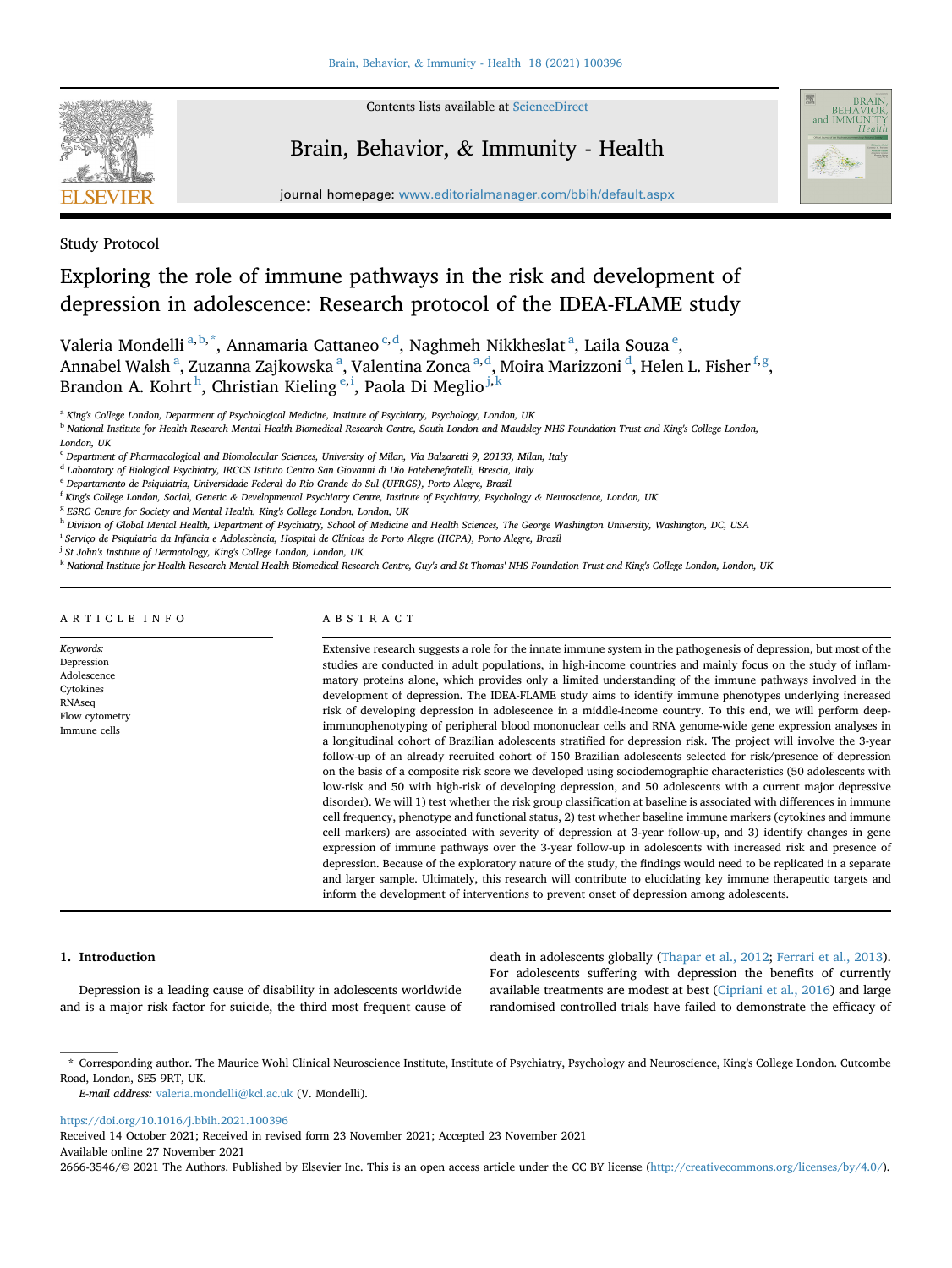universal strategies for the prevention of depressive disorder ([Stallard](#page-7-3) [et al., 2012](#page-7-3)). Widespread classroom-based prevention programmes directed at adolescents, regardless of their risk status, have shown more modest effects than programmes designed to target individuals at higher risk of developing depression [\(Stallard et al., 2012\)](#page-7-3). A barrier to developing effective preventative interventions for adolescent depression is that we lack a sufficient understanding of how depression develops during adolescence and how to identify adolescents who are at highest risk for depression to enable targeted prevention.

Extensive research, mainly conducted in adult populations from highincome countries (HICs), suggests a role for inflammation and the innate immune system in the pathogenesis of depression ([Miller and Raison,](#page-7-4) [2016\)](#page-7-4). Adult patients with major depression show increased levels of inflammatory cytokines including interleukin (IL)-6 and tumor necrosis factor (TNF) in peripheral blood and cerebrospinal fluid ([Baumeister](#page-7-5) [et al., 2014;](#page-7-5) [Enache et al., 2019](#page-7-6)). However, studies in adults cannot inform us about the inflammatory mechanisms involved in the early stages of the disorder and more specifically during adolescence when most patients experience their first episode of depression ([Avenevoli](#page-7-7) [et al., 2015\)](#page-7-7). Despite adolescence being frequently the time of first episode of depression, there is an evident paucity of adolescent mechanistic studies; this can be attributed to multiple factors, including ethical considerations for potential invasive investigations (e.g. blood samples etc.) and difficulties in acquiring consent. These barriers unfortunately contribute to make this area of research less popular and more stigmatized, leading to less funding available for these studies and to widening the gap between adolescent and adult research. So far, only a few studies have investigated immune markers in adolescents with depression, mainly focusing on levels of inflammatory proteins and suggesting a possible increase in TNF ([D'Acunto et al., 2019](#page-7-8)). However, the study of inflammatory proteins alone provides only a limited understanding of the immune pathways involved in the development of depression. Therefore, more research is needed on cellular immune markers and gene expression of immune pathways.

The field of immunopsychiatry is rapidly evolving and holds important potential for developing easy-to-access, mechanistic biomarkers for prevention and treatment of mental health disorders [\(Caldwell et al.,](#page-7-9) [2020\)](#page-7-9). We have recently shown the potential utility of cellular immune markers to distinguish inflamed and uninflamed subgroups of depression in adult individuals ([Lynall et al., 2019\)](#page-7-10). Deep cellular immunophenotyping is an important approach to identifying fundamental causal mechanisms, that could not be implied by limiting our focus on downstream markers, such as cytokines and C-reactive protein. Although activation of innate immune response has largely dominated the landscape of research in depression, some studies have also demonstrated an impairment in acquired immune response involving the potential neuroprotective effects mediated by Treg cells ([Miller and Raison, 2016\)](#page-7-4). Our recent findings show an increased frequency of  $CD4^+$  T cells in adults with depression [\(Lynall et al., 2019](#page-7-10)). Therefore, the investigation of phenotypic and functional features of both myeloid and lymphoid immune cells, that we would address with the IDEA-FLAME study, hold the potential to better identify and refine the immune system's role in the pathogenesis of depression in adolescents. On the other hand, transcriptomic analyses, including our own work, has shown abnormal expression of gene networks important for the regulation and implementation of innate immune response in adults with depression ([Catta](#page-7-11)[neo et al., 2018;](#page-7-11) [Wittenberg et al., 2020](#page-7-12)). In line with recent widely endorsed views encouraging maximising the potential of immunopsychiatry ([Caldwell et al., 2020](#page-7-9)), the IDEA-FLAME research protocol includes application of high-throughput cutting-edge laboratory techniques such as multiparameter flow-cytometry and RNA-Seq to a well-characterised cohort of adolescents stratified by risk of depression.

A stratified medicine approach is needed to transform mental health research and to support more tailored interventions and better targeting of treatments ([Schumann et al., 2014\)](#page-7-13). As part of our previous work within the Identifying Depression Early in Adolescence (IDEA) project

([Kieling et al., 2019](#page-7-14)), we generated a composite risk score for the development of depression in adolescence using sociodemographic variables [\(Botter-Maio Rocha et al., 2020;](#page-7-15) [Brathwaite et al., 2020a](#page-7-16)). In order to identify specific immune mechanisms associated with increased risk or presence of depression, we will take advantage of the unique cohort (the IDEA - Risk Stratified Cohort (IDEA-RiSCo)) of Brazilian adolescents that has been stratified for risk and presence of depression by using this risk score [\(Kieling et al., 2021\)](#page-7-17). One of the innovative aspects of this cohort is that it does not assume that adolescents without depression constitute a homogenous group and therefore uses a risk score to stratify for risk of future depression (low vs. high). Most of the currently available mental health samples typically compare cases and non-cases where the latter are defined by lack of a current psychiatric disorder. However, non-cases may have a number of risk factors that make them likely to develop a disorder in the future, leading to a high amount of noise and heterogeneity in these typical designs. This can be rectified by risk stratification of non-cases (into low and high risk), such as has been done in IDEA-RiSCo. Of note, the IDEA risk score includes sociodemographic variables (such as childhood maltreatment, social isolation, drug use etc.) that have previously been associated with increased levels of inflammatory markers ([Baumeister et al., 2016](#page-7-18); [Zilioli and Jiang, 2021;](#page-7-19) [Carbia et al., 2021](#page-7-20)). It is therefore possible to hypothesise that the high risk, as indicated by sociodemographic variables/IDEA risk score, would contribute to the onset of depression partially through the modification of the immunophenotype, as also suggested in our recently published systematic review ([Zajkowska et al., 2021\)](#page-7-21).

The IDEA-FLAME study will focus on this depression risk-stratified cohort of adolescents recruited in Brazil. Ninety percent of the world's adolescents live in low- and middle-income countries (LMICs), yet the majority of research on inflammation and depression has been conducted in HICs [\(D'Acunto et al., 2019\)](#page-7-8). This highlights a significant gap in our knowledge of immune mechanisms that could help explain how depression develops in adolescents in LMICs, where the psychosocial context often differs from HICs. Our research protocol focusing on the Brazilian IDEA-RiSCo cohort will allow us to fill this gap in existing knowledge ([Kieling et al., 2019\)](#page-7-14). Psychosocial context can interact with the immune system to influence the development of depression ([Bau](#page-7-18)[meister et al., 2016;](#page-7-18) [Zajkowska et al., 2021](#page-7-21)); e.g. frequency of circulating monocytes is increased following early experience of social adversities ([Mondelli and Vernon, 2019\)](#page-7-22) and increased low-grade systemic inflammation predicts subsequent development of depression only in adolescents with experience of childhood adversities [\(Miller and Cole, 2012\)](#page-7-23). This highlights the need to identify cross-culturally and cross-contextually immune processes that would increase our understanding of the biological mechanisms by which social experiences impact depression risk.

The purpose of this manuscript is to present the protocol of the IDEA-FLAME study, including details on the scientific methodology, laboratory and statistical analyses to enhance transparency of research, reduce publication bias and prevent selective publication and selective reporting of research outcomes, as well as to support reproducibility of results for future research studies.

#### 2. Aims and hypotheses

Our IDEA-FLAME study aims to address some of the above challenges by investigating immune mechanisms underlying increased risk of developing depression in adolescence, by performing deepimmunophenotyping and RNAseq analyses in a longitudinal cohort of adolescents stratified for depression risk. The follow-up of the IDEA-RiSCo cohort has been planned for 3 years after the baseline assessments were conducted because 3 years was the prediction interval for which the IDEA risk score was originally developed (i.e. the score calculated at age 15 predicted increased risk of depression at age 18) ([Botter-Maio Rocha et al., 2020](#page-7-15)). More specifically this study aims to: 1) Test whether increased risk or presence of adolescent depression is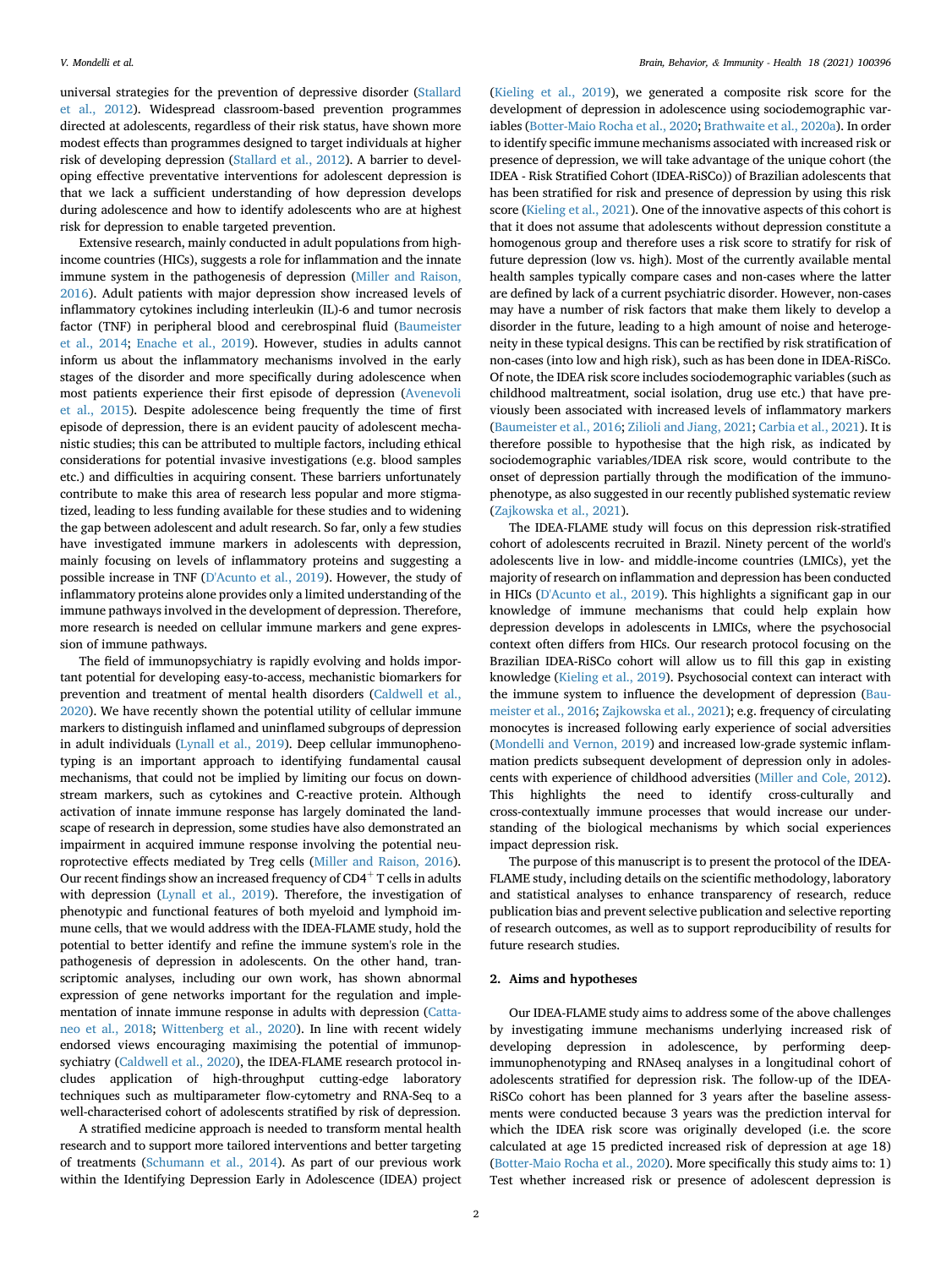associated with differences in immune cell frequency, phenotype and functional status (cross-sectional analyses on baseline samples). 2) Test whether baseline immune markers (cytokines and immune cell markers) are associated with depressive symptoms at follow-up (longitudinal analyses between baseline and 3-year follow-up). 3) Identify changes in immune pathways (or to identify novel pathways) over a 3-year period in adolescents with increased risk and presence of depression vs those with low-risk of depression (longitudinal analyses between baseline and 3-year follow-up).

We hypothesise that: 1) Adolescents with depression and those with high-risk of future depression will present increases in percentage and activity of classical and non-classical monocytes compared with low-risk adolescents. We also hypothesise that depressed adolescents will present with increases in percentage of  $CD4^+$  T cell when compared with adolescents with low- and high-risk of depression. For the first aim we also plan to take a hypothesis-free approach as we will additionally investigate other cell types and their frequency and phenotype (e.g. dendritic cells activation markers, cytokines production etc). 2) Higher levels of IL-6 and TNF at baseline will be associated with more severe psychopathology at 3-year follow-up. 3) Adolescents with depression and those with high-risk of future depression will present similar changes between baseline and 3-year follow-up in the expression of pathways and networks regulating the innate immune response that will not be apparent in adolescents with low-risk for future depression.

#### 3. Methods

IDEA-FLAME is a nested explorative research project within the larger Identifying Depression Early in Adolescence - Risk Stratified Cohort (IDEA-RiSCo) study, which aims to understand the neurobiological mechanisms of adolescent depression risk by studying a longitudinal cohort of 150 adolescents stratified at baseline for risk/presence of depression (50 adolescents with low-risk, 50 adolescents with high-risk of future depression, 50 adolescents with current, untreated, depression) recruited from schools in Porto Alegre in Brazil ([Kieling et al.,](#page-7-17) [2021\)](#page-7-17).

#### 3.1. Description of IDEA - Risk Stratified Cohort (IDEA-RiSCo)

In order to stratify risk of developing major depression among adolescents, we have previously developed a composite score using data from the Pelotas 1993 Birth Cohort [\(Goncalves et al., 2014\)](#page-7-24). Using only sociodemographic variables obtained from the adolescent at age 15, we developed the IDEA risk-score, which has good discriminative performance (c-statistic of 0.78) to identify individuals at high-risk for developing major depression at age 18 [\(Botter-Maio Rocha et al., 2020\)](#page-7-15). In the Pelotas 1993 Birth Cohort, adolescents scoring above the 90<sup>th</sup> percentile at age 15 years had a 38% probability of depression three years later; among those below the 20<sup>th</sup> percentile none had a depressive episode at age 18 years. The composite risk score has subsequently been shown to perform beyond chance in other countries (including the UK) [\(Botter--](#page-7-15) [Maio Rocha et al., 2020](#page-7-15); [Brathwaite et al., 2020a](#page-7-16); [Brathwaite et al.,](#page-7-25) [2020b\)](#page-7-25).

As part of the IDEA project, we have established a new cohort (IDEA-RiSCo) of 150 Brazilian adolescents that has been stratified for risk and presence of depression by using the IDEA risk-score (see [Fig. 1](#page-4-0)). A total of As part of the IDEA project, we have established a new cohort (IDEA<br>RiSCo) of 150 Brazilian adolescents that has been stratified for risk and<br>presence of depression by using the IDEA risk-score (see Fig. 1). A total of<br>772 public state schools in Porto Alegre, Brazil. One hundred and fifty adolescents were selected for inclusion in the study based on their risk scores derived from the screening information and subsequent clinical assessment to check for current and lifetime history of depressive disorders (including dysthymia) using the Brazilian Portuguese translation of the Schedule for Affective Disorders and Schizophrenia for School-Age Children-Present and Lifetime Version (K-SADS-PL) (Caye et al., 2017). At baseline, Schedule for Affective Disorders and Schizophrenia for School-Age Children-Present and Lifetime Version (K-SADS-PL) ([Caye et al., 2017\)](#page-7-26). male, and 44% of African descent. Participants were classified into one of three groups at baseline: a group of 50 low-risk participants with no current or past depression who were at or below the 20<sup>th</sup> percentile on the risk score; a group of 50 high-risk participants with no current or past depression at baseline but at or above the  $90<sup>th</sup>$  percentile on the risk score; and a group of 50 participants with a current, untreated, episode of major depression and at or above the 90<sup>th</sup> percentile on the risk score ([Kieling et al., 2021](#page-7-17)). To allow for two-by-two comparisons between

<span id="page-4-0"></span>

Fig. 1. Overview of the IDEA-RiSCo study: recruitment process, the baseline data already available, data collected and analysed as part of other two nested studies (BRAIN-IDEA and IDEA-TECH) and analyses to be conducted as part of IDEA-FLAME.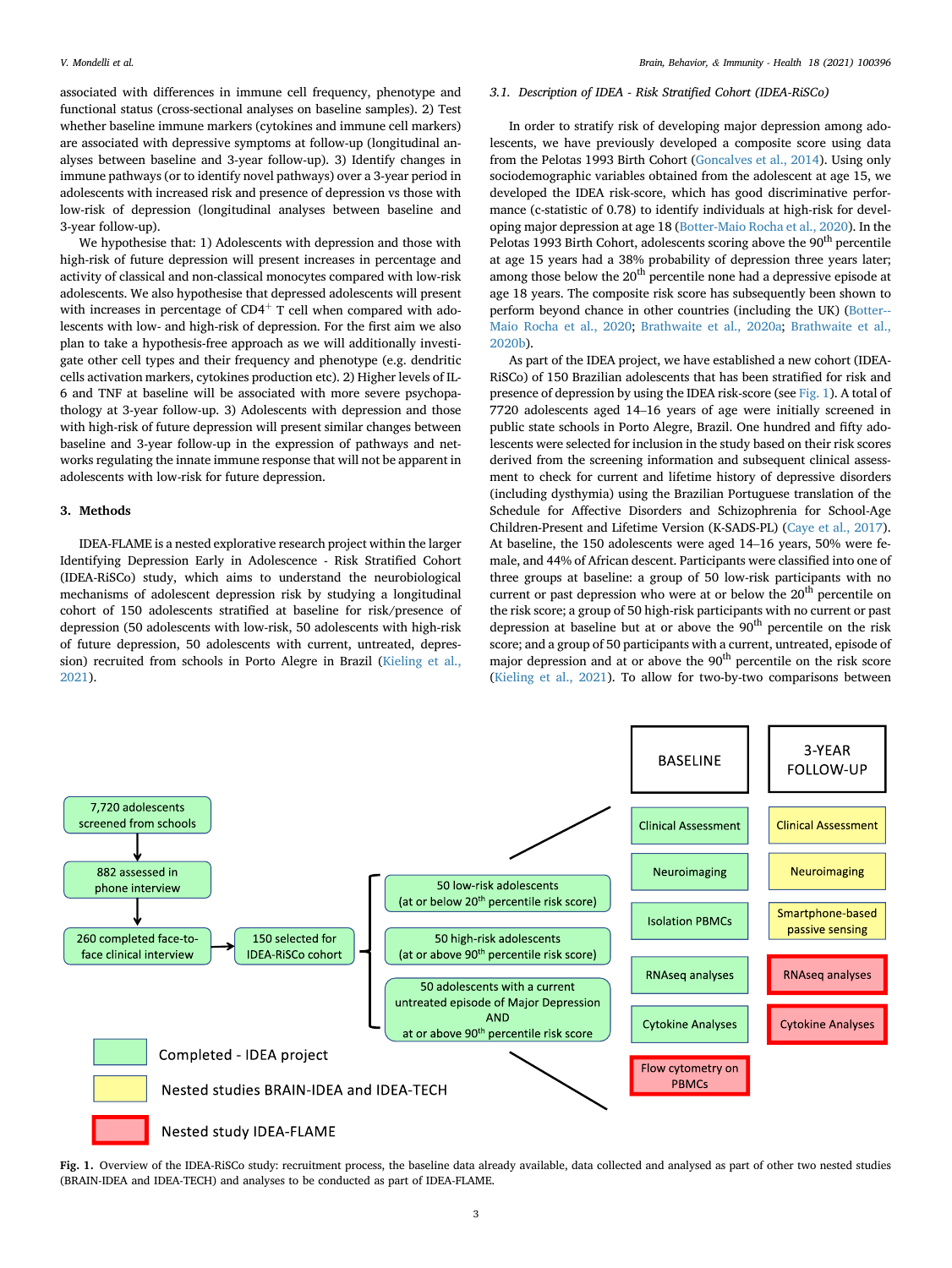groups, adolescents with current depression were also required to score at or above the  $90<sup>th</sup>$  percentile of the risk score.

#### 3.2. Clinical assessments and data collection supported by the larger IDEA project

The baseline assessment included a clinical diagnostic interview (K-SADS-PL) ([Caye et al., 2017](#page-7-26)) with both adolescent and caregiver by a board-certified child psychiatrist, and validated self-report measures of depression symptoms, including the Brazilian Portuguese adaptation of the Mood and Feelings Questionnaire (MFQ) [\(Rosa et al., 2018](#page-7-27)). At the baseline assessment, we conducted structural and functional brain MRI scans and collected blood and saliva samples for measuring inflammatory proteins and performing RNAseq analyses, and isolated peripheral blood mononuclear cells (PBMCs) for future immune-related analyses (IDEA-- FLAME study). Further information about the clinical measurements included in the baseline assessment and full description of the IDEA-RiSCo cohort have been published in a previous paper ([Kieling](#page-7-17) [et al., 2021](#page-7-17)).

Two online follow-ups with clinical questionnaires have also been conducted at 1- and 2-years following baseline assessment maintaining an exceptionally high retention rate (1-year: 95.33%, still ongoing 2 years: 96.09%). The 3-year face-to-face follow-up has been approved by the National Ethics Committee in Brazil and includes clinical assessment, smartphone-based passive and active sensing (nested study IDEA-TECH), brain MRI scans (nested study BRAIN-IDEA) and collection of blood samples (see [Fig. 1](#page-4-0)). Local ethical approval for secondary data analyses is currently being sought in the UK and Italy where the laboratory analyses will take place and will be obtained before starting the laboratory work. The assessment of clinical symptoms at follow-up includes the administration of multiple scales (i.e., depressive symptoms measured with the Children's Depression Rating Scale-Revised ([Poz](#page-7-28)[nanski et al., 1985](#page-7-28)), anxiety measured with the Spence Children's Anxiety Scale [\(Spence, 1998;](#page-7-29) [DeSousa et al., 2014](#page-7-30)), irritability measured with the Affective Reactivity Index [\(Stringaris et al., 2012\)](#page-7-31), and suicidality measured with the dimensional scales of the Columbia-Suicide Severity Rating Scale [\(Posner et al., 2011](#page-7-32))). To assess rates of conversion to depression diagnosis, we will use the Brazilian Portuguese version of the K-SADS-PL ([Caye et al., 2017](#page-7-26)). We will also assess whether participants sought any type of treatment for depression since baseline assessment.

#### 3.3. Analyses to be conducted as part of the IDEA-FLAME study

For the nested IDEA-FLAME study we will conduct immune phenotyping of the IDEA-RiSCo cohort by 1) expanding the study of immune biomarkers at baseline, analysing immune cell markers in PBMCs previously collected and cryopreserved, and 2) repeating some of the measurement of inflammatory proteins and RNAseq analyses from blood samples collected at 3-year follow-up. Ethical approval has already been received in Brazil for collection of samples and analyses for IDEA-FLAME. Local ethical approval for secondary data analyses is currently being sought in the UK and Italy where the laboratory analyses will take place and will be obtained before starting the laboratory work.

#### 3.3.1. PBMCs separation and storage

At baseline assessment, blood was collected in two 4ml EDTA tubes by peripheral venipuncture, then carefully layered over conical Falcon tubes pre-filled with 1077-Histopaque for density gradient centrifugation according to the manufacturer's instructions. Tubes were centrifuged at  $400\times$ g for 30 minutes at room temperature with the brake off. Following aspiration of the top plasma layer, the buffy coat interphase layer containing the PBMCs was collected and washed three times in PBS at  $250{\times}g$ for 10 minutes at room temperature with brake on. Cell viability was evaluated by Trypan blue exclusion staining and found to exceed 90%. Cell pellet was then resuspended in 1 ml of cryoprotectant solution (90% fetal bovine serum and 10% DMSO) added drop wise over the cells. The

cell suspension was transferred to a Nunc cryovial and stored in a Coolcell™ freezing container at  $-80$  °C overnight. Finally, the samples were transferred into liquid nitrogen in the local laboratory in Brazil, before being shipped in liquid nitrogen to King's College London, where the flow cytometry analyses will take place.

#### 3.3.2. Multi-parameter flow cytometry analysis

To reveal immunopathological processes implicated in development of depression and establish phenotypic and functional differences between the three groups we will perform deep-immunophenotyping of PBMCs collected from participants at baseline. Using multi-parameter flow cytometry, we will investigate phenotypic and functional features of myeloid (monocytes, dendritic cells [DC]) and lymphoid (B cells, T cells, NK) immune cells, obtaining i) cell frequency of major populations and relative subsets (e.g., Tregs, Th1, Th2, Th17), ii) expression level of activation, maturation, adhesion and inhibitory markers, and iii) production of cytokines. We will run 3 high dimension 14-colours flow cytometry panels including: 1) a myeloid cell phenotypic panel (including surface and intracellular markers) to study activation (e.g., HLA-DR), maturation (CD80, CD83), adhesion (CD54) and inhibitory (PD-L1) markers; 2) a lymphoid phenotypic panel including a surface marker to study frequency and phenotype of B, T and NK cells by assessing activation (CD69); and 3) a lymphoid functional panel including phenotypic markers (as above) and cytokines (following stimulation for 5 hours by L phorbol-12-myristate-13-acetate and ionomycin in the presence of monensin and brefeldin) for the detection of intracellular cytokines (e.g. IFN-γ, TNF, IL-4,IL-17). Samples will be run on a BD FACS Fortessa x20 instrument at King's College London (KCL), where the PBMCs are currently stored, using Standardized Application Setup which allows combining of data acquired in different experiments, thus minimising batch-effects.

#### 3.3.3. Cytokines analyses

At the 3-year follow-up serum samples will be collected to measure a range of pro- and anti-inflammatory cytokines (e.g., IFN-γ, IL-1β, IL-2, IL-4, IL-6, IL-10, IL-17A and TNF) using high sensitivity multiplex arrays (i.e., V-plex pro-inflammatory panel 1 and cytokine panel 1 human kits) with a Meso Scale Discovery instrument. We will use the same technique and instrument used for measuring these cytokines in the baseline samples and already reported in detail in other publications [\(Enache et al.,](#page-7-33) [2021;](#page-7-33) [Nettis et al., 2021\)](#page-7-34).

#### 3.3.4. RNA sequencing

At 3-year follow-up we will collect blood samples using PAXgene tubes for RNAseq analyses, and will follow the same protocol used for the baseline samples which resulted in good quality RNA samples. More specifically, RNA from all baseline samples have been isolated from PAXGene tubes following the manufacturer's instruction and were immediately stored at  $-80$  °C for the subsequent analysis. The handling as well as the storage of the samples has been performed according to standard practice guidelines to avoid any deterioration. The quality of each sample has been checked by using Agilent Bioanalyzer 2100 and the RNA Integrity Number (RIN) has been checked for each sample. The RIN number is a software algorithm that indicates the RNA intactness by evaluation of the ribosomal ratio (18S and 28S) and it is based on a numbering system from 1 to 10, with 1 indicating a degraded profile and 10 the most intact (Mueller and Schröder, 2004); for genome-wide gene expression analysis, the RIN value is considered to be good when it falls numbering system from 1 to 10, with 1 indicating a degraded profile and 10 the most intact (Mueller and Schröder, 2004); for genome-wide gene expression analysis, the RIN value is considered to be good when it falls within entire cohort of samples) had a RIN value above 7.5, indicating intact and very good quality RNA; moreover, among these, 97 samples show RIN >9.

RNA sequencing analyses will be run at the University of Milan, Italy, where the first baseline samples have been analysed in order to use the same instrument. Briefly, RNA-Sequencing libraries will be prepared using the TrueSeq Stranded Total RNA Sample Preparation kit (Illumina),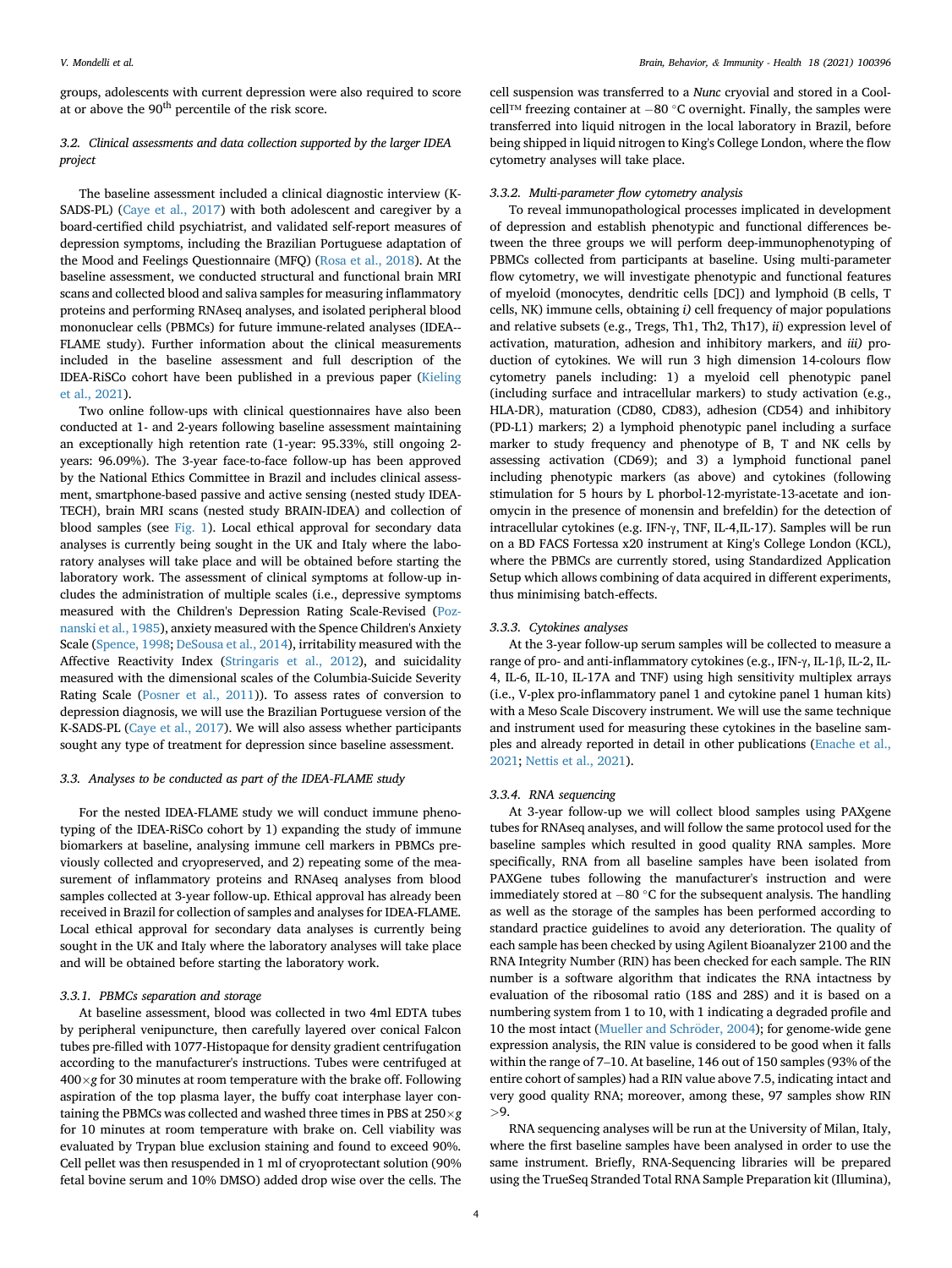using the Ribo-Zero Gold kit (Illumina) for depletion of ribosomal RNA, followed by first and second strand cDNA synthesis and fragmentation of dsDNA. Then, fragmented DNA will be used for A-tailing, adaptor ligation and 12 cycles of PCR amplification. Libraries will be quantified using high sensitivity chip on a Labchip (PerkinElmer), quantitative PCR (KAPA Library Quantification, Kapa Biosystems), and PicoGreen (Life Technologies). Three libraries will be run per lane of an Illumina HiSeq 2000 (100bp paired-end), which should yield  $\approx 60$  million reads/library.

#### 3.4. Statistical analyses

For aim 1, we will use generalized linear models to examine whether risk group classification (high-risk, low-risk, depressed) is associated with differences in cellular immune markers at baseline. To reduce the likelihood of overfitting to our sample and increase the possibility of generalising our findings to other datasets, we will conduct stratified 5 fold cross-validation in all of our statistical analyses (with  $\sim$ 10 participants from each of three risk groups randomly assigned to each of the 5 subsamples for testing the models). For aim 2, we will test associations between baseline cytokine levels and clinical presentation at 3-year follow-up, while controlling for baseline depression symptoms, by using partial correlation. We will also control for whether participants sought any treatment in the intervening period, and examine whether this moderates the association between risk group status at baseline and follow-up depression symptoms. For both aim 1 and 2, we will test the contribution of potential confounders (smoking, obesity, medical comorbidities) by including each variable in turn in the model (general linear model for aim 1 and partial correlation for aim 2) and see whether any identified association would remain statistically significant after introducing each confounder. To explore the potential role of other factors influencing the immune phenotype, we will also conduct explorative correlation analyses to test associations of factors such as relationship/ attachment with parents with the immune markers identified to be specifically relevant for the onset of depression. For the bioinformatic analyses for RNAseq data: as for the baseline, we will use FastQC for checking the quality of the data; FASTX-Toolkit and Trimmomatic for adapter and over-represented sequences trimming; Bowtie2 for alignment; TopHat for transcript counting; and DESeq2 for differential expression analysis. Following high-throughput sequencing, 100bp paired-end reads will be aligned to the hg19 human genome using TopHat v2.1.0 ([http://tophat.cbcb.umd.edu/\)](http://tophat.cbcb.umd.edu/) with a mate insert distance of 75 bp (-r) and library type fr-unstranded. Reads passing a mapping quality of at least 50 will be used for gene and transcript quantification and DESeq2 will be used for differential expression analysis. Data will also be imported in Ingenuity Pathway Analyses Software (IPA) and Gene Mania Software in order to identify pathways which are differentially modulated.

#### 3.5. Power analysis

Prior research has shown differences in lymphocyte profiles (CD4<sup>+</sup>  $\&$  $CD38<sup>+</sup>$  T cells) between healthy adolescents and adolescents with experience of traumatic events with an effect size of Cohen's  $d = 0.88$  ([do](#page-7-36) [Prado et al., 2017](#page-7-36)). Another previous flow cytometry study in adult patients with depression vs healthy controls showed a difference in monocyte counts with a higher number of monocytes in patients with depression vs health controls with an effect size of  $d = 0.65$  [\(Euteneuer](#page-7-37) [et al., 2017](#page-7-37)). The baseline sample includes 150 risk-stratified adolescents (50 per group). Considering 50 participants per group, using G\*Power we computed a power of 89.6% to detect differences in immune cell populations with a similar effect size ( $d = 0.65$ , using a two-tailed p value of 0.05) between the depressed group and low-risk group and between the high-risk group and low-risk group for the analyses for our aim 1.

For the longitudinal analyses, based on retention rates of  $\sim$ 85% for the 1993 Pelotas study, we assume a retention rate of around 80% at three-year follow-up, this will result in a total sample of 120 adolescents

(approximately 40 participants per group). In our previous work [\(Lynall](#page-7-10) [et al., 2019](#page-7-10)), we found a correlation between a Principal Component score (mostly weighted on myeloid cells and  $CD4<sup>+</sup>$  T cells) and severity of depressive symptoms with a  $\rho = 0.26$ . For aim 2, considering a sample of 120 subjects, using G\*Power we computed a power of 83% to detect a similar effect size (using a two-tailed p value of 0.05) for a correlation between immune markers and severity of depressive symptoms. For aim 3, focusing on RNAseq analyses and by using the ssizeRNA package we determined that a sample size of 40 per group has a power of 92% for detecting significantly different expressed genes, with FC of 2, FDR  $=$ 0.05 and considering 15000 as the number of detected genes and 0.1 as the dispersion parameter for each gene ([Bi and Liu, 2016](#page-7-38)).

#### 4. Discussion

The IDEA-FLAME study is the first project aiming to perform deep immune phenotyping and whole-genome transcriptomic analysis of adolescents with or at risk of depression. It has the advantage of leveraging on a unique risk-stratified cohort of adolescents and addressing the issues of comparing adolescents with depression with a potentially widely heterogenous sample of controls. Understanding immune cells and pathways involved in the development and increased risk of adolescent depression will help to better identify adolescents at high risk of developing depression at an early stage and potential key therapeutic targets to inform the development of interventions to prevent onset of depression among adolescents worldwide. These steps are extremely important to improve our understanding of adolescent depression and contribute to the development of effective early interventions that would potentially reduce the burden of depression in adolescents in the future.

The results from this study will support future work that in the longterm could lead to: 1) prediction of clinical outcomes/trajectory, 2) identification of immune targets for developing specific antiinflammatory interventions suitable for adolescent depression, and 3) identification of distinct subtypes of adolescents who would potentially benefit from anti-inflammatory treatment strategies. The development of personalised early intervention strategies guided by immune mechanistic biomarkers will improve identification of adolescents at risk at an early stage, support targeted prevention efforts, and better treatment for adolescent depression. Ultimately, a better understanding of the immune mechanisms underlying adolescent depression and the identification and characterization of adolescents at higher risk of developing depression could potentially contribute to future prevention and treatment strategies leading to a reduction in the incidence of depression among adolescents and adults across the globe.

#### Funding

The IDEA project is funded by an MQ Brighter Futures grant [MQBF/1 IDEA] with additional funding from MQ for the IDEA-FLAME study. Additional support was provided by the UK Medical Research Council [MC\_PC\_MR/R019460/1] and the Academy of Medical Sciences [GCRFNG\100281] under the Global Challenges Research Fund. The BRAIN-IDEA study is supported by the U.S. National Institute of Mental Health [R21MH124072-01]. The IDEA-TECH study is supported by the UK Royal Academy of Engineering under the Frontiers Follow-on Funding scheme [FF\1920\1\61]. Dr Valeria Mondelli is supported by the National Institute for Health Research (NIHR) Biomedical Research Centre at South London and Maudsley NHS Foundation Trust and King's College London. Research in Dr Paola Di Meglio 's laboratory is supported by the National Institute for Health Research (NIHR) Biomedical Research Centre based at Guy's and St Thomas' NHS Foundation Trust and King's College London. Dr Kieling is a Conselho Nacional de Desenvolvimento Científico e Tecnológico (CNPq) researcher and an Academy of Medical Sciences Newton Advanced Fellow. Dr. Fisher is part supported by the Economic and Social Research Council (ESRC) Centre for Society and Mental Health at King's College London [ES/S012567/1].